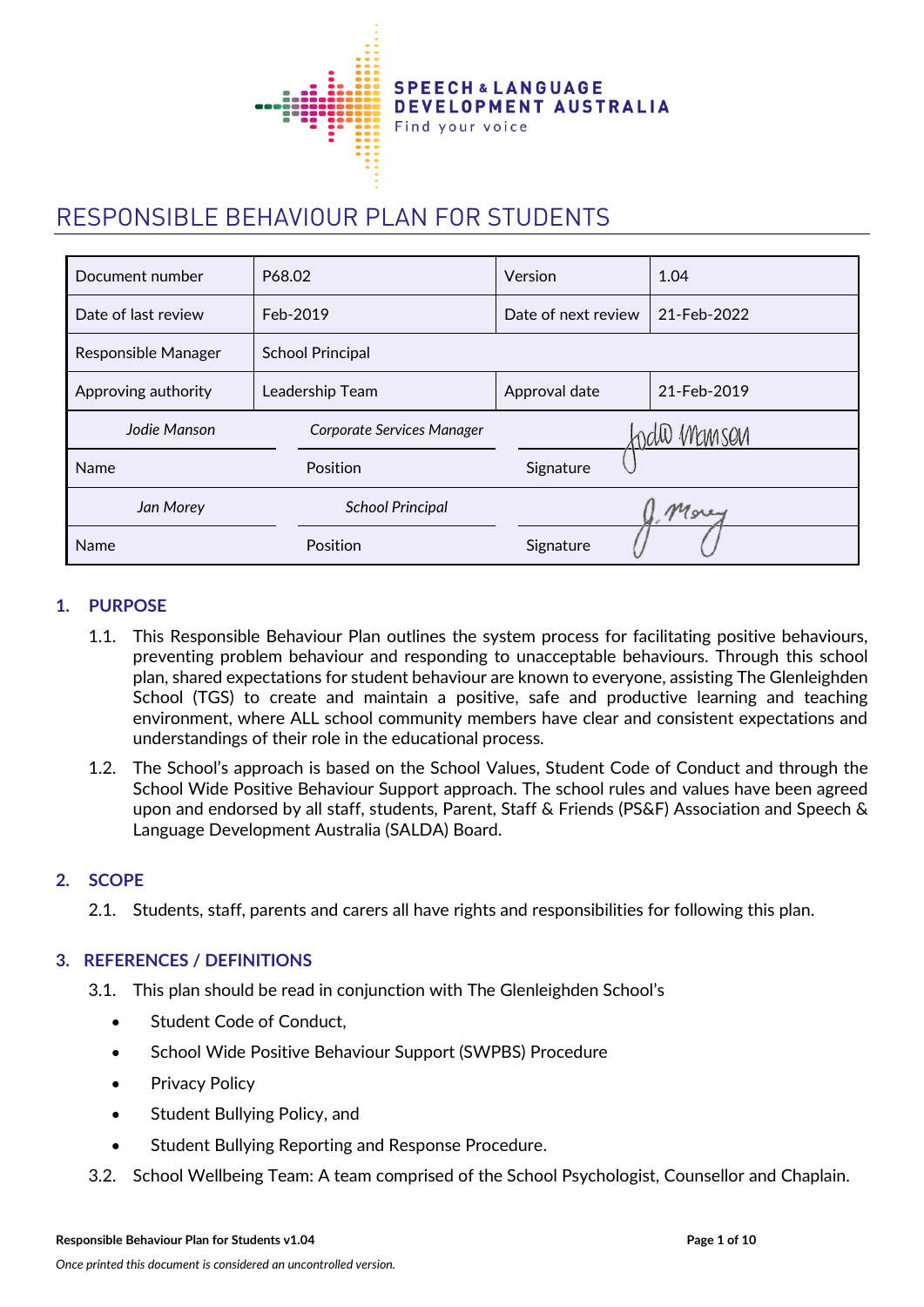#### **4. PROCEDURE**

TGS utilises a whole school approach to shape, support and recognise appropriate behaviours in all students.

All students are encouraged to take increasing responsibility for their own behaviour and the consequence of their actions, including:

- recognition that students have individual needs when developing social and personal competencies and not all students develop these competencies at the same pace;
- making reasonable adjustments for students as required to facilitate the development of their social and personal competencies;
- procedures that emphasise teaching students new skills to meet their needs in the school environment; and
- procedures which recognise the importance of positive reinforcement in the teaching and learning process.
- 4.1. The first step in facilitating standards of positive behaviour is communicating those standards to all students. At TGS, the importance of directly teaching students the behaviours that are wanted from them to demonstrate at school is emphasised. Communicating behavioural expectations is a form of school wide positive behaviour support - a strategy directed towards all students, which is designed to prevent problem behaviour and to provide a framework for responding to unacceptable behaviour.
- 4.2. A set of behavioural expectations in specific settings has been attached to each of the school value domains. The School-wide Expectations Teaching Matrix on the following page outlines our specific behavioural expectations in all school settings.
- 4.3. At TGS, communication of the key behaviour messages is reinforced, which provides students with feedback for engaging in expected school behaviour. Recognition, both formal and informal, and monitoring form part of the reinforcement process. This reinforcement system is designed to increase appropriate behaviour and the quantity and quality of positive interactions between students and staff. All staff members are trained to give consistent and appropriate acknowledgement and rewards through our SWPBS procedure.
- 4.4. Proactive and preventive processes that facilitate the development of acceptable standards of behaviour include:
	- explicit and scheduled teaching of rules, behavioural expectations and values
	- posters outlining expectations and consequences are clearly visible in all classrooms
	- devising a classroom management plan (including seating plan and class rules)
	- upholding, modelling and teaching the school values
	- engaging in quality teaching/learning activities
	- opportunities for parents to be involved with activities that promote and reinforce acceptable behaviour
	- developing effective communication and appropriate interpersonal relations with students
	- contacting parents/caregivers (with both good news and not so good news stories)
	- using positive encouragement or reinforcement
- **4.5.** Further ways that the development of acceptable standards of behaviour is proactively facilitated are in our Tier 1 Universals as part of our SWPBS Procedure.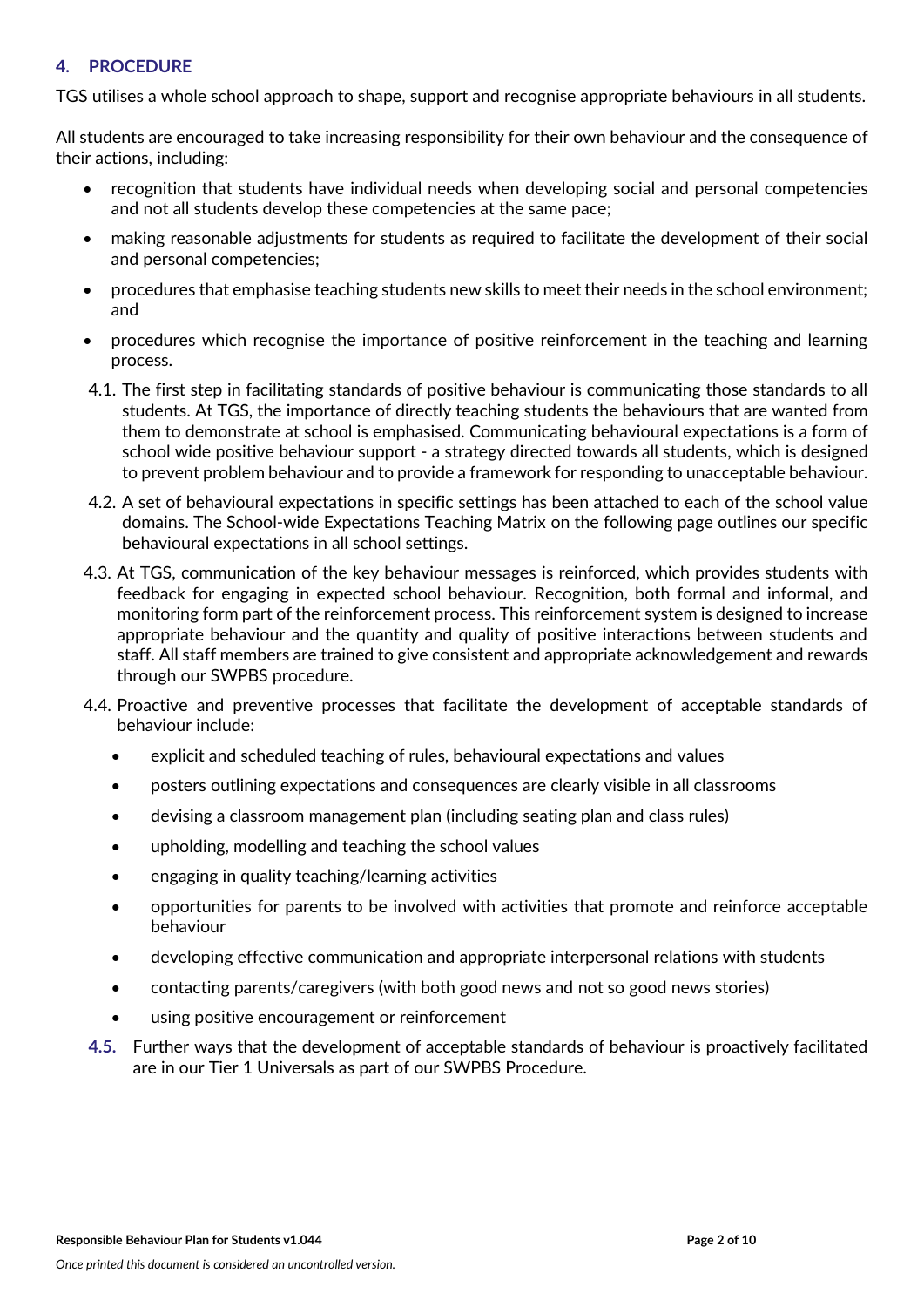| <b>SCHOOLWIDE EXPECTATIONS TEACHING MATRIX</b> |                                                                                                                                                                                                                                                                  |                                                                                                                                                                                                                                         |                                                                                                                                                                                                      |                                                                                                                                                                                 |                                                                                                                                 |
|------------------------------------------------|------------------------------------------------------------------------------------------------------------------------------------------------------------------------------------------------------------------------------------------------------------------|-----------------------------------------------------------------------------------------------------------------------------------------------------------------------------------------------------------------------------------------|------------------------------------------------------------------------------------------------------------------------------------------------------------------------------------------------------|---------------------------------------------------------------------------------------------------------------------------------------------------------------------------------|---------------------------------------------------------------------------------------------------------------------------------|
|                                                | <b>ALL AREAS</b>                                                                                                                                                                                                                                                 | <b>CLASSROOM</b>                                                                                                                                                                                                                        | <b>PLAYGROUND</b>                                                                                                                                                                                    | <b>STAIRWAYS</b><br><b>HALLWAYS</b>                                                                                                                                             | <b>TOILETS</b>                                                                                                                  |
| <b>Respect People</b><br>and Property          | Use equipment<br>$\bullet$<br>appropriately<br>Keep hands,<br>feet and<br>objects to<br>yourself                                                                                                                                                                 | Walk<br>$\bullet$<br>Sit still<br>$\bullet$<br>Enter and exit<br>room in orderly<br>manner                                                                                                                                              | Participate in<br>$\bullet$<br>school<br>approved<br>games<br>Wear shoes<br>$\bullet$<br>and socks at all<br>times<br>Be sun safe;<br>$\bullet$<br>wear a broad<br>brimmed hat                       | Rails are for<br>$\bullet$<br>hands<br>Walk one step<br>$\bullet$<br>at a time<br>Carry items<br>Keep<br>$\bullet$<br>passageways<br>clear at all<br>times                      | Respect<br>$\bullet$<br>privacy of<br>others<br>Keep toilet<br>$\bullet$<br>areas clean and<br>tidy                             |
| <b>Follow Directions</b>                       | Ask<br>$\bullet$<br>permissions to<br>leave the<br>classroom<br>Be on time<br>Be in the right<br>place at the<br>right time<br>Follow<br>$\bullet$<br>instructions<br>right away                                                                                 | Be prepared<br>$\bullet$<br>Complete set<br>tasks<br>Take an active<br>$\bullet$<br>role in<br>classroom<br>activities<br>Keep work<br>$\bullet$<br>space tidy<br>Be honest<br>$\bullet$                                                | Be a problem<br>$\bullet$<br>solver<br>Return<br>$\bullet$<br>equipment to<br>appropriate<br>place at bell<br>time                                                                                   | Walk quietly in<br>$\bullet$<br>straight line/s                                                                                                                                 | Use toilets<br>$\bullet$<br>during breaks                                                                                       |
| Work and Play<br>Safely                        | Respect<br>$\bullet$<br>others'<br>personal space<br>and property<br>Care for<br>$\bullet$<br>equipment<br>Clean up after<br>yourself<br>Use polite<br>language<br>Wait your turn                                                                                | Raise your<br>$\bullet$<br>hand to speak<br>Respect<br>$\bullet$<br>others' right to<br>learn<br>Talk in turns<br>$\bullet$<br>Be a good<br>$\bullet$<br>listener                                                                       | Play fairly -<br>$\bullet$<br>take turns,<br>invite others to<br>join in and<br>follow rules<br>Care for the<br>$\bullet$<br>environment<br>Be sun safe;<br>$\bullet$<br>wear a broad<br>brimmed hat | Walk quietly<br>$\bullet$<br>and orderly so<br>that others are<br>not disturbed                                                                                                 | Wash hands<br>$\bullet$<br>Walk<br>Flush<br>$\bullet$                                                                           |
| Apply Ourselves to<br>Learning                 | Always give<br>$\bullet$<br>100% effort<br>Seek feedback<br>on work<br>Seek help with<br>$\bullet$<br>difficult tasks<br>Support others<br>in their<br>learning<br>Ensure areas<br>$\bullet$<br>are used for<br>their intended<br>purpose in a<br>respective way | Always give<br>$\bullet$<br>100% effort<br>Seek feedback<br>$\bullet$<br>on work<br>Seek help<br>$\bullet$<br>when required<br>Support others<br>$\bullet$<br>in their<br>learning<br>Ensure work is<br>presented to a<br>high standard | Play in<br>$\bullet$<br>appropriate<br>areas<br>Be inclusive of<br>others when<br>playing<br>Participate in<br>$\bullet$<br>activities that<br>are appropriate<br>for school                         | Be respectful<br>$\bullet$<br>of others<br>learning when<br>moving around<br>the school<br>Move quickly<br>$\bullet$<br>and quietly to<br>areas to<br>maximise<br>learning time | Ensure use of<br>$\bullet$<br>toilets is during<br>break times to<br>maximise<br>learning time<br>Report misuse<br>to a teacher |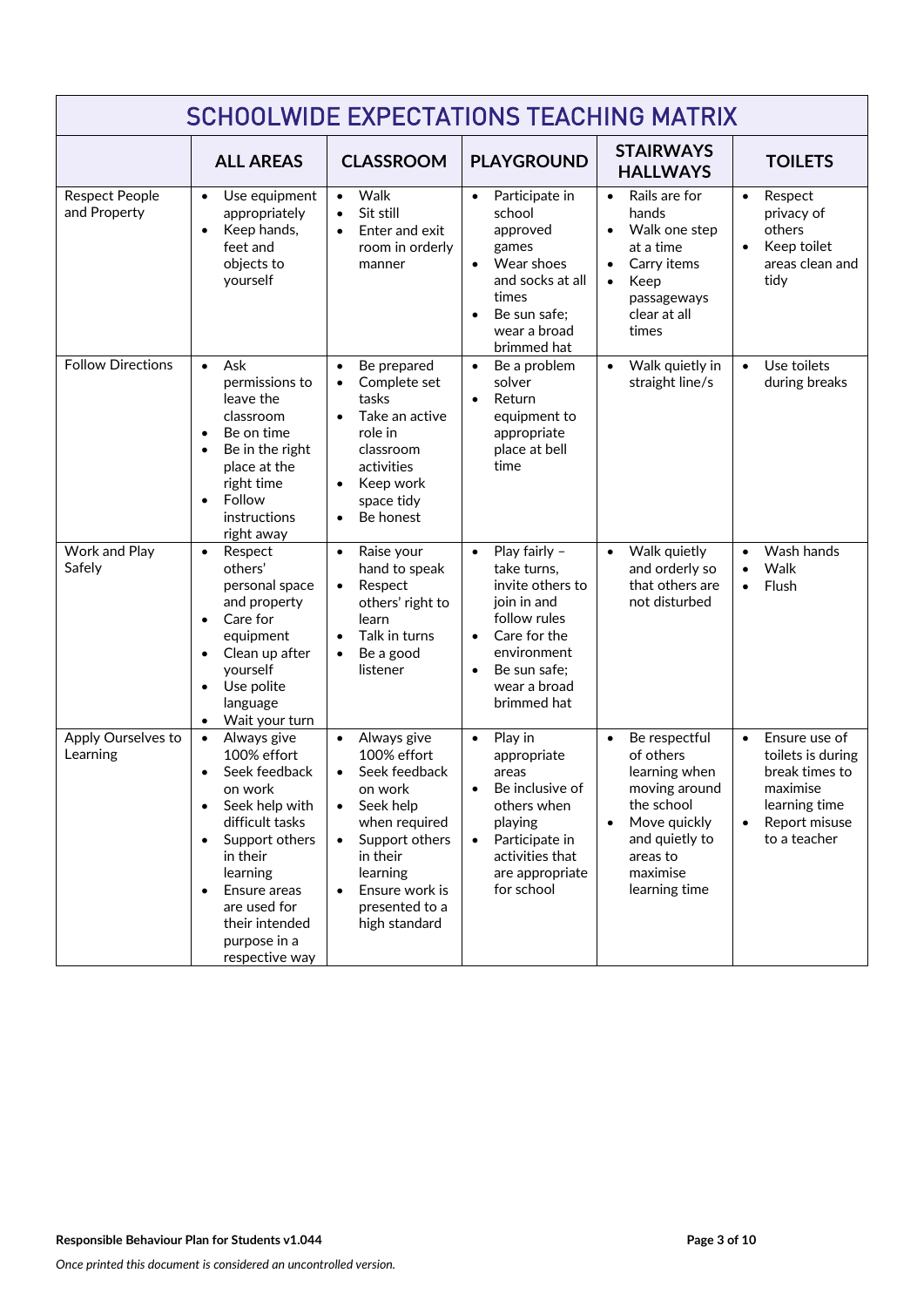## **5. RESPONDING TO UNACCEPTABLE BEHAVIOUR**

A consistent model is applied in all classrooms to respond to incidents of unacceptable behaviour. Staff undertake annual review of these processes to ensure consistency. New staff are informed through the school induction program.

- 5.1. Redirecting low-level and infrequent problem behaviour: When a student exhibits low-level and infrequent problem behaviour, the first response of school staff members is to remind the student of expected school behaviour, then ask them to change their behaviour so that it aligns with the school expectations.
- 5.2. Targeted behaviour support may be required when a student does not respond positively to the school's SWPBS Tier 1 universals (in and out of class). Targeted support includes:
	- review of behaviour management plan and meet with year level team to review Tier 2 checklist for transition
	- behaviour data collection and review
	- involvement of the Student Wellbeing Team
	- regular Case Management meetings focusing on interventions and strategies
- 5.3. Students who are at risk and/or frequently demonstrate inappropriate behaviours are supported by a range of personnel and strategies. Intensive case management will be referred to the Psychologist to review the Behaviour Management Plan and consideration for tiered support as defined by the SWPBS.
- 5.4. An emergency situation or critical incident is where a sudden, urgent or unexpected incident occurs which poses an immediate risk of harm to self or others. These situations are dealt with immediately.

#### **6. CONSEQUENCES FOR UNACCEPTABLE BEHAVIOUR**

- 6.1. TGS makes systematic efforts to prevent problem student behaviour by teaching and reinforcing expected behaviours on an ongoing basis. When unacceptable behaviour occurs, students experience predictable consequences. TGS seeks to ensure that responses to unacceptable behaviour are consistent and proportionate to the nature of the behaviour. Should a student be on a tiered level of support, their plan would be also taken into consideration.
- 6.2. The behaviours listed in the following table are unacceptable at TGS. The examples of incidents cover class and playground situations, extra-curricular activities and other situations where students are clearly identified as members of TGS. The associated consequences have been determined with a focus on the principles of natural justice and a focus on teaching students appropriate ways to meet their needs.
- 6.3. The school's main operating principles, rules and values have been considered when developing appropriate consequences and guidelines for staff. It is expected that these consequences assist in the delivery of:
	- respectful and high quality learning environment,
	- individual ownership of an individual's actions and performance, and
	- positive attitude and participation in school life.
- 6.4. The application of consequences for the preservation of a safe and supportive environment considers:
	- the rights of all students to learn,
	- the rights of teachers to teach, and
	- the rights of all to be safe.
- 6.5. When responding to problem behaviour, the staff member first determines if the problem behaviour is minor or major, with the following agreed understanding:
	- Minor problem behaviour is handled by staff members at the time it happens.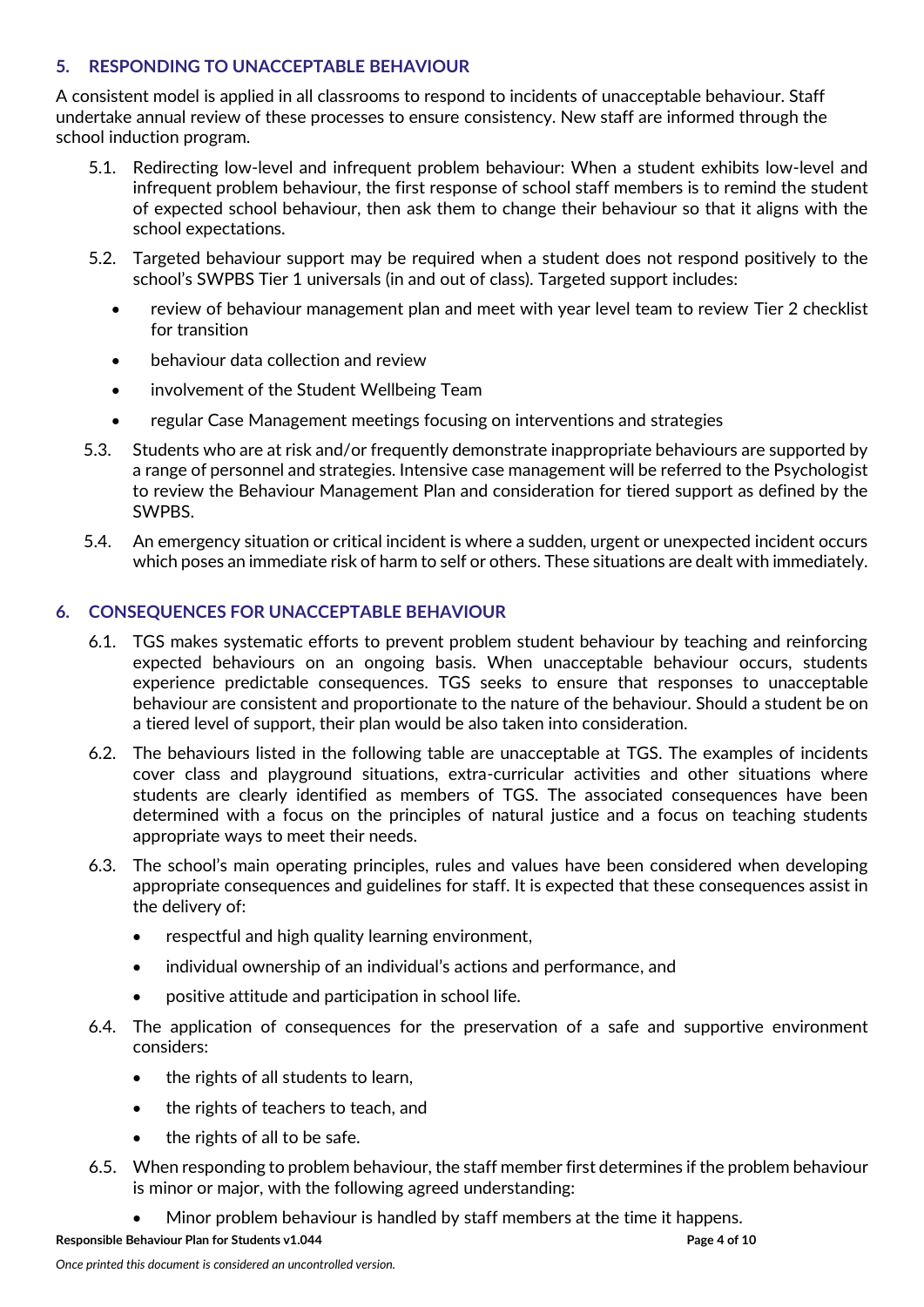• Major problem behaviour is referred directly to the relevant case manager, School Wellbeing Team or the Principal.

**Minor** behaviours are those that:

- are minor breeches of the school rules:
- do not seriously harm others or cause you to suspect that the student may be harmed;
- do not violate the rights of other in any other serious way;
- are not part of a pattern of problem behaviours;
- do not require involvement of specialist support staff or the Principal:

Minor problem behaviours can be addressed through SWPBS Tier 1 Universal Supports.

**Major** behaviours are those that:

- significantly violate the rights of others;
- put others/self at risk of harm;
- require involvement from Case Manager, School Wellbeing Team or the Principal.
- 6.6. Consequences for minor behaviour are be at the discretion of staff/case manager. Consequences for major behaviour are determined either the case manager, wellbeing team or administration, depending on the severity of the behaviour.

Consequences can include

- restorative justice aligned with the incident,
- thinking time,
- removal from the playground,
- loss of privilege,
- early exit from school with parental support,
- suspension, or
- exclusion.

Applying School Disciplinary Absence, suspension or exclusion, is very serious and these consequences are applied as a last resort for serious behaviours. A range of other appropriate school based sanctions are considered to address inappropriate student behaviours before applying suspension or exclusion. School Disciplinary Absences are only used after the unique circumstances of the situation and all other responses have been considered. Certain types of behaviours are serious enough to warrant a serious consequence such as a proposal or recommendation for exclusion. For example, students involved in selling or supplying drugs, violent assaults or use of weapons could expect to be proposed or recommended for exclusion.

Major problem behaviours may result in the following consequences:

- Level One: Time in office, alternate lunchtime activities, loss of privilege, restitution, loss of break times, warning regarding future consequence for repeated offence
- Level Two: Parent contact, referral to School Wellbeing Team, early exit from school with parental support; suspension from school
- Level Three: persistent at-risk behaviour not responding to tiered 2 supports. Students who engage in very serious problem behaviours such as major violent physical assault, or the use or supply of weapons or drugs can expect to be recommended for exclusion from school following an immediate period of suspension.

The following table outlines examples of minor and major behaviour incidents and possible consequences. This list is a guide, is not exhaustive and other behaviours will be dealt with as appropriate.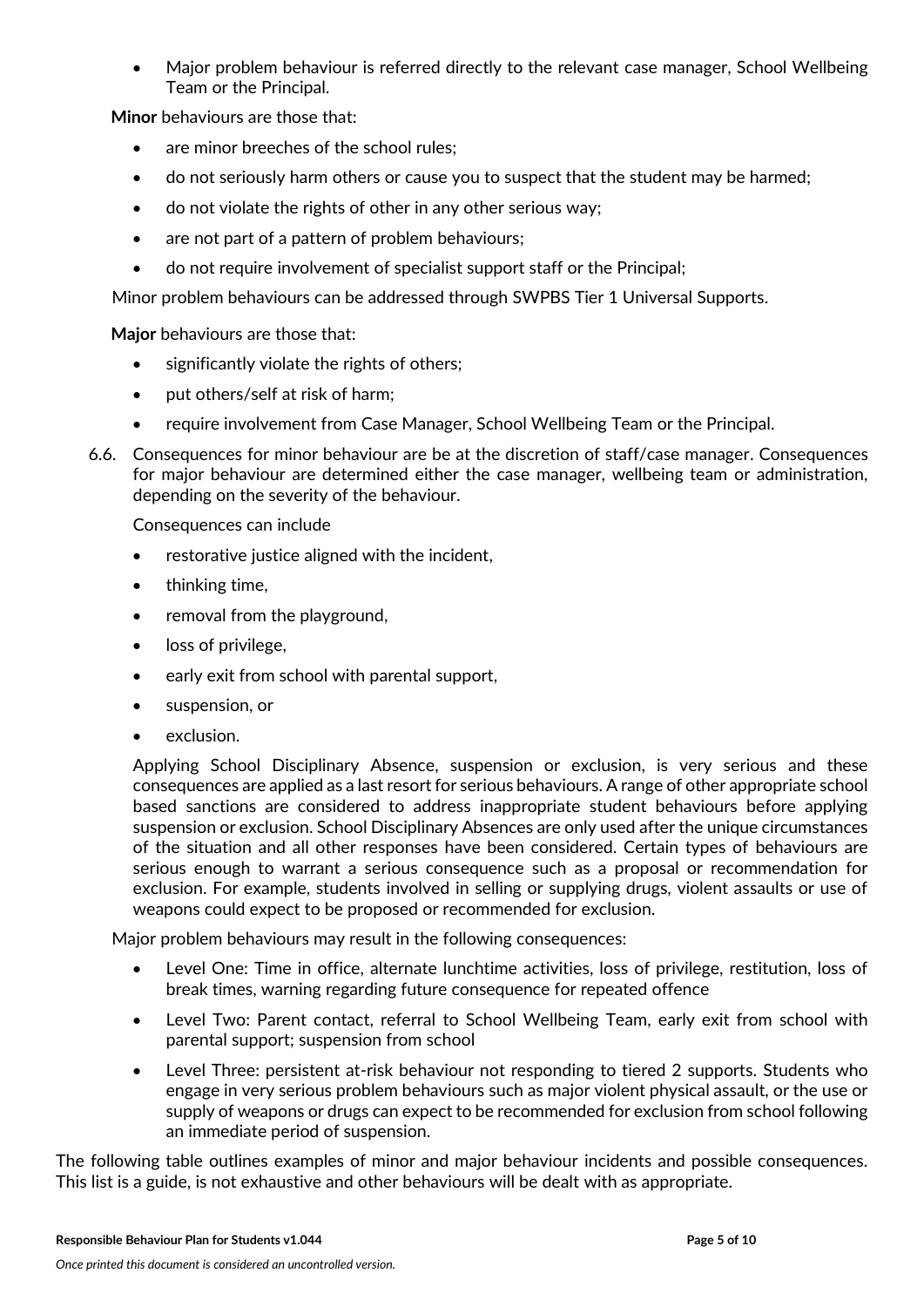|                                | <b>Minor Problem Behaviours</b>                                            | <b>Major Problem Behaviours</b> are those that:                                                |                                                                               |                                                              |
|--------------------------------|----------------------------------------------------------------------------|------------------------------------------------------------------------------------------------|-------------------------------------------------------------------------------|--------------------------------------------------------------|
|                                | (No Referral and are recorded in a case                                    | significantly violate the rights of others;<br>put others / self at risk of harm;              |                                                                               |                                                              |
|                                | management note)                                                           | require the involvement of School Administration                                               |                                                                               |                                                              |
| Type of unacceptable Behaviour | <b>Minor</b> behaviours are                                                | Major problem behaviour is referred directly to the case manager, Wellbeing Team or Principal: |                                                                               |                                                              |
|                                | managed by the staff                                                       | Level 1<br>Level 2<br>Level 3                                                                  |                                                                               |                                                              |
|                                | (teacher, therapist, school<br>assistant) in the learning                  | Case Manager or School                                                                         | <b>Deputy Principals/Coordinators are</b>                                     | The Principal is responsible for                             |
|                                | environment at the time it                                                 | <b>Wellbeing Team are responsible</b>                                                          | responsible for imposing consequences                                         | imposing consequences for this                               |
|                                | happens                                                                    | for imposing consequences for this<br>type of misbehaviour                                     | for this type of misbehaviour                                                 | type of misbehaviour                                         |
|                                |                                                                            | e.g. Removal from class, alternate<br>lunchtime activities, loss of                            |                                                                               |                                                              |
|                                |                                                                            | privilege, restitution, loss of                                                                |                                                                               |                                                              |
|                                |                                                                            | break times, warning regarding<br>future consequence for repeated                              |                                                                               |                                                              |
|                                |                                                                            | offence                                                                                        |                                                                               |                                                              |
|                                | Disruptive behaviour in class<br>$\bullet$                                 | • Repeated disobedience/defiance                                                               | • Persistent or escalating Level 1                                            | Persistent or escalating                                     |
|                                | (talking, calling out, attention-<br>seeking behaviour, ill-               | • Bullying/harassment including<br>cyber-bullying (subsequent                                  | misbehaviour deemed to<br>compromise the reputation, good                     | Level 2 misbehaviour<br>listed                               |
|                                | mannered, throwing,                                                        | reports)                                                                                       | order and management of the                                                   | Dangerous behaviour                                          |
|                                | interrupting, lack of co-                                                  | • Communication misconduct                                                                     | school                                                                        | Bringing weapons to school                                   |
|                                | operation, laughing                                                        | directed and intentional (e.g.<br>verbal, non-verbal or electronic)                            | • Stealing<br>• Chronic absenteeism (persistent                               | including syringes, knives or<br>anything that could be      |
|                                | inappropriately, moving around<br>the classroom, answering back,           | • Swearing, name-calling and/or                                                                | unexplained absences from school,                                             | considered a weapon                                          |
|                                | not following instructions,                                                | negative comments based on                                                                     | lateness to school, school refusal &                                          | Possession or use of illegal drugs                           |
|                                | disrupting others)                                                         | race, religion, gender, age or                                                                 | truancy                                                                       | Possession/use of a weapon<br>Violent assault                |
|                                | Insufficient or incorrect<br>$\bullet$<br>equipment for class              | culture and directed towards<br>others in a demeaning,                                         | • Possession of prohibited items (e.g.<br>aerosol cans, laser pointers, steel | Malicious accusations against staff                          |
|                                | Homework not completed                                                     | provoking or threatening                                                                       | rulers, offensive written/visual or                                           | Behaviour outside the school                                 |
|                                | Assignments not completed                                                  | manner                                                                                         | electronic material, (e)-cigarettes,                                          | which has an adverse effect on<br>the reputation, good order |
|                                | Ignoring instructions and/or<br>signage including presence                 | • Repeated unexplained absence<br>from class                                                   | lighters, matches, tobacco)<br>• Smoking                                      | and management of the school                                 |
|                                | within 'out of bounds' areas                                               | • Unsafe behaviour (with intent) e.g.                                                          | • Under the influence of a prohibited                                         |                                                              |
|                                | Lateness to class and<br>$\bullet$                                         | throwing oblects<br>• Consistent non-compliance                                                | substance (e.g. tobacco, alcohol) at                                          |                                                              |
|                                | absence from class (truancy)<br>Leaving the classroom without<br>$\bullet$ | with routine                                                                                   | school/at school events<br>• Fighting/physical aggression                     |                                                              |
|                                | permission                                                                 | • Repeated inappropriate                                                                       | (including videoing assault/or                                                |                                                              |
|                                | Littering (dropping papers or food)                                        | use of technology<br>• Leaving the school grounds                                              | uploading to the internet/                                                    |                                                              |
| amples of incidents            | Inappropriate language<br>$\bullet$<br>(incidental, non-directive,         | without permission and                                                                         | distribution<br>• Inciting physical assault                                   |                                                              |
|                                | conversational)                                                            | truancy (whole and/or part                                                                     | Making threats                                                                |                                                              |
|                                | Inappropriate use of electronic<br>$\bullet$                               | day)                                                                                           | Acts of retribution                                                           |                                                              |
|                                | devices including mobile phones<br>Anti-social behaviour (pushing,         | • Persistent interference with<br>the learning of others/self                                  | Inappropriate use of electronic<br>media:                                     |                                                              |
|                                | verbal challenges,                                                         | • Abuse of staff                                                                               | 1. Repeated Level 1 misuse                                                    |                                                              |
|                                | argumentative behaviour)                                                   | (verbal/non-<br>verbal/electronic)                                                             | 2. Hacking/ destruction of data                                               |                                                              |
| £x                             | Possession of prohibited<br>items (e.g. chewing/bubble                     | • Inciting others to                                                                           | 3. Deliberate avoidance of data filtering                                     |                                                              |
|                                | gum, liquid paper,                                                         | behave                                                                                         | • Major/wilful damage to property<br>(vandalism)                              |                                                              |
|                                | permanent markers)                                                         | inappropriately<br>• Inappropriate use of                                                      | • Sexual harassment / misconduct                                              |                                                              |
|                                | Damage to school<br>property/graffiti (minor)                              | electronic media:                                                                              | • Intimidation of staff & students<br>(verbal/non-verbal)                     |                                                              |
|                                | Unauthorised eating /drinking in<br>$\bullet$                              | - Bringing school into                                                                         | • Refusal to cooperate with an                                                |                                                              |
|                                | class                                                                      | disrepute, abuse<br>towards staff/                                                             | investigation, dishonesty, withholding                                        |                                                              |
|                                | Interfering with the property of<br>others                                 | students on public                                                                             | information crucial to an investigation                                       |                                                              |
|                                | Bullying/harassment/teasing                                                | spaces                                                                                         | • Gross insolence<br>Continued & persistent bullying &                        |                                                              |
|                                | (incl. cyber) - first report<br>Inappropriate and/or                       | - Storage of non-educational<br>and/or<br>illegal                                              | harassment (including via all forms                                           |                                                              |
|                                | $\bullet$<br>unacceptable use of equipment                                 | files/software on school                                                                       | of communication)                                                             |                                                              |
|                                | Running on concrete around<br>٠                                            | network including games                                                                        | • Abusive language, gestures, extreme<br>rudeness                             |                                                              |
|                                | buildings/on stairways                                                     |                                                                                                | • Unacceptable moral behaviour                                                |                                                              |
|                                | Playing in toilets<br>Not wearing correct attire (e.g.                     |                                                                                                | involving self, others or offensive                                           |                                                              |
|                                | no hat in playground, no shoes                                             |                                                                                                | material (e.g. pornographic,<br>debasing, degrading)                          |                                                              |
|                                | outside)                                                                   |                                                                                                |                                                                               |                                                              |
|                                |                                                                            |                                                                                                |                                                                               |                                                              |
|                                |                                                                            |                                                                                                |                                                                               |                                                              |
|                                |                                                                            |                                                                                                |                                                                               |                                                              |
|                                |                                                                            |                                                                                                |                                                                               |                                                              |
|                                |                                                                            |                                                                                                |                                                                               |                                                              |
|                                |                                                                            |                                                                                                |                                                                               |                                                              |
|                                |                                                                            |                                                                                                |                                                                               |                                                              |
|                                | Responsible Behaviour Plan for Students v1.044                             |                                                                                                |                                                                               | Page 6 of 10                                                 |
|                                | Once printed this document is considered an uncontrolled version.          |                                                                                                |                                                                               |                                                              |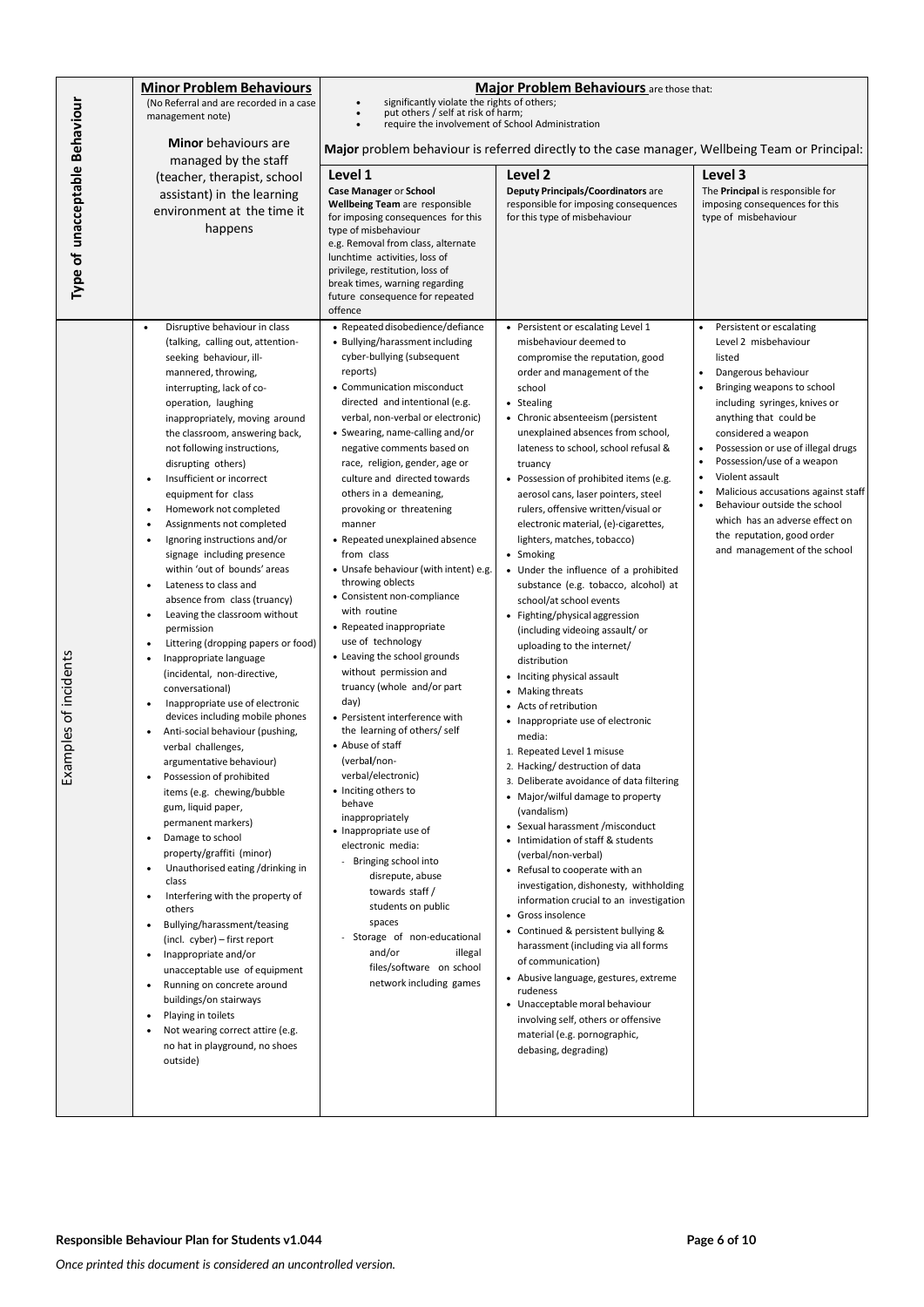#### **Minors and Majors – How to Respond**

Always try to use logical/natural consequence to match the disruption.

Consequences should provide an opportunity to learn, rather than punish. Using professional judgement is always paramount.

An example -

- Inappropriate and/or unacceptable use of equipment
- Redirection given *This is how to use ……*
- Record in student's Case Management Notes

| Level                                        | <b>Definition</b>                                                                                                                                                                                                                                                                                                                                                                 | <b>Examples of strategies</b>                                                                                                                                                                                                                                                                                                                                                                                                                                                                                                                           | <b>Procedures to Respond</b>                                                                                                                                                                                                                                                                                                                                                                                                                                                                                                                                                                                                                                                                                                                                                                  |
|----------------------------------------------|-----------------------------------------------------------------------------------------------------------------------------------------------------------------------------------------------------------------------------------------------------------------------------------------------------------------------------------------------------------------------------------|---------------------------------------------------------------------------------------------------------------------------------------------------------------------------------------------------------------------------------------------------------------------------------------------------------------------------------------------------------------------------------------------------------------------------------------------------------------------------------------------------------------------------------------------------------|-----------------------------------------------------------------------------------------------------------------------------------------------------------------------------------------------------------------------------------------------------------------------------------------------------------------------------------------------------------------------------------------------------------------------------------------------------------------------------------------------------------------------------------------------------------------------------------------------------------------------------------------------------------------------------------------------------------------------------------------------------------------------------------------------|
| Do not refer, record in Case Management Note | <b>Behaviours that</b><br>are dealt with 'in situ', by<br>the adult present<br>(playground or<br>classroom)<br>do not require Case<br>$\bullet$<br>Manager, School<br><b>Wellbeing Team or</b><br>Principal involvement<br>do not significantly violate<br>$\bullet$<br>the rights of others<br>do not put others at risk<br>$\bullet$<br>of harm<br>are not chronic<br>$\bullet$ | More than one strategy can be<br>used. List is least to most<br>intrusive.<br>Cueing with parallel<br>acknowledgement<br>Selective attending<br>Non-verbal cue use<br>Non-verbal redirection<br>Rule reminder<br>Questioning to redirect<br>Verbal direction<br>Discussion about effects<br>Give a choice<br>Take a Break - Cool Off<br>Restorative conversations -<br>student/teacher conference<br>Use of Time Out<br>Loss of play time<br>Loss of privilege (e.g. free time)<br>Use of Monitoring/Behaviour sheet<br>Contact Parents by case manager | Refer student to expectation to follow<br>1.<br>2.<br>Describe and model the expected<br>behaviour<br>Continued monitor behaviour display<br>3.<br>Give choice – consequence options<br>4.<br>Follow through - deliver<br>5.<br>consequence<br>If not successful, refer to case<br>6.<br>manager<br>Record in case management note<br>7.                                                                                                                                                                                                                                                                                                                                                                                                                                                      |
| erral process<br>Ref                         | <b>Behaviours that</b><br>violate the rights of others<br>٠<br>put others at risk of harm<br>$\bullet$<br>are chronic<br>٠<br>require administrator<br>٠<br>involvement                                                                                                                                                                                                           | More than one strategy can be<br>used. List is least to most<br>intrusive.<br>Parent contact<br>Withdrawal from class - Time out<br>Withdrawal from playground<br>Restorative conversations -<br>facilitated conference<br>Referral to Wellbeing Team<br>Modified timetable<br>Program Management<br><b>Complex Case Management</b><br>Short-term Suspension<br>Long-term Suspension<br>Cancellation of enrolment<br>Exclusion                                                                                                                          | $\mathbf{1}$ .<br>Refer student to school expectation<br>to follow<br>Describe expected behaviour<br>2.<br>Complete behaviour incident report<br>3.<br>as soon as possible - timely<br>reporting = timely action<br>4. Refer to responsible staff as outlined<br>above<br>5. Case Manager or Wellbeing Team<br>to determine consequences and<br>call parents for Major - Level 1<br>misbehaviours<br><b>Deputy Principal/Coordinator to</b><br>6.<br>determine consequences and<br>call parent for Major - Level 2<br>misbehaviours<br>7. Principal to determine<br>consequences and call parent for<br>Major - Level 3 misbehaviours<br>8. Administrator to document contact<br><b>Students who display continued</b><br>inappropriate behaviour will be<br>recommended for further support. |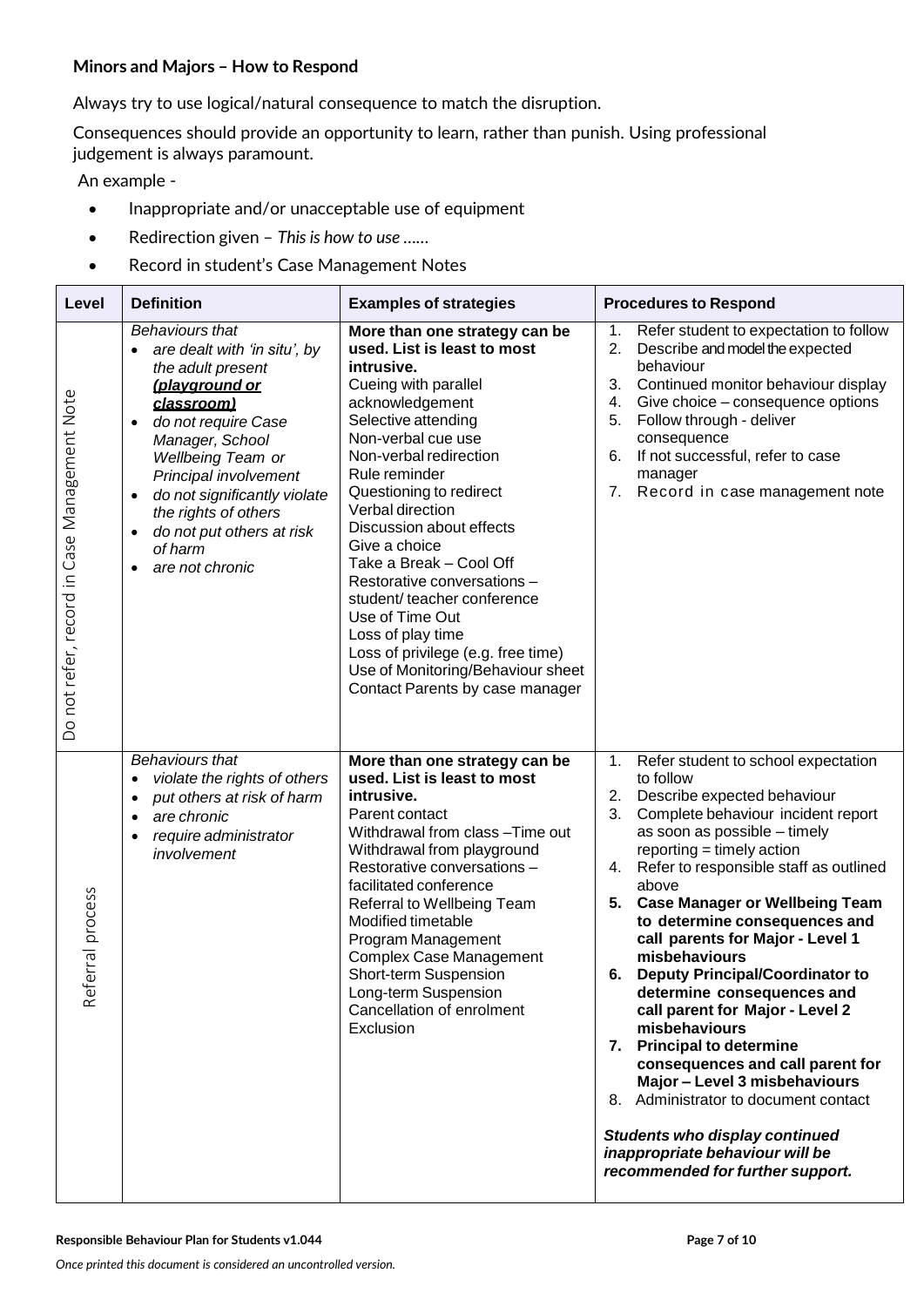- 6.7. Relate problem behaviours to expected school behaviours. When responding to problem behaviours, staff members ensure that students understand the relationship of the problem behaviour to expected school behaviour. One method that staff members might use to achieve this is to have students:
	- articulate the relevant expected school behaviour;
	- explain how their behaviour differs from expected school behaviour;
	- describe the likely consequences if the problem behaviour continues;
	- identify what they will do to change their behaviour in line with expected school behaviour.
- 6.8. Should a problem behaviour continue, the staff member may not repeat the discussion/explanation process but simply remind the student of the consequences of their problem behaviour. Students with receptive language difficulties may need the discussion/explanation process repeated.
- 6.9. At TGS, staff members authorised to issue consequences for problem behaviour are provided with appropriate professional development and/or training. Through training activities, we work to ensure consistent responses to problem behaviour across the school.

## **7. CONSIDERATION OF INDIVIDUAL CIRCUMSTANCES**

To ensure alignment with the Student Code of Conduct and SWPBS when applying consequences, the individual circumstances and actions of the student and the needs and rights of school community members are considered at all times.

TGS considers the individual circumstances of students when applying support and consequences by:

- promoting an environment which is responsive to the diverse needs of its students
- establishing procedures for applying fair, equitable and non-violent consequences for infringement of the code ranging from the least intrusive sanctions to the most stringent
- recognising and taking into account information relevant to the students' age, gender, disability, culture background, socio-economic situation, mental health and wellbeing, emotional state (such as Personalised Learning Plan)
- recognising the rights of all students to:
	- o express opinions in an appropriate manner and at the appropriate time
	- $\circ$  work and learn in a safe environment regardless of their age, gender, disability, cultural background or socio-economic situation
	- o receive adjustments appropriate to their learning and/or impairment needs
	- o provide written or verbal statements that will be taken into consideration in the decision-making processes
	- $\circ$  ensure that processes maintain the dignity, respect, privacy and confidentiality of the student, consistent with the rights of the rest of the community.

#### **8. RECORDS**

- 8.1. Behaviour Incident Report
- 8.2. Behaviour Management Plan
- 8.3. Personalised Learning Plan
- 8.4. Student Case Management File

#### **9. REVIEW**

9.1. This Plan is due to be reviewed three years from the date of approval.

**Responsible Behaviour Plan for Students v1.044 Page 8 of 10**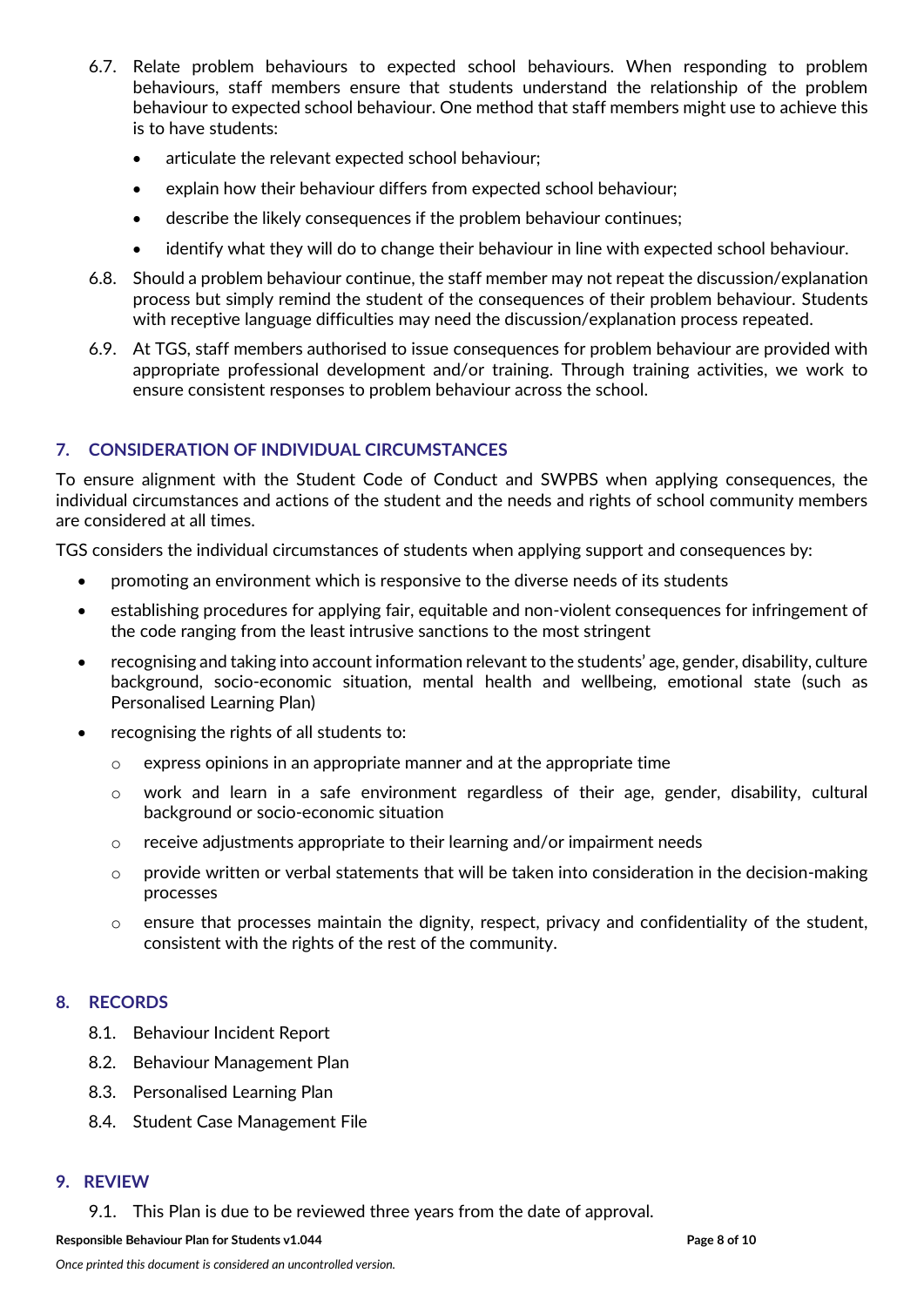# **10. APPENDICES**

10.1. Appendix 1 – School Wide Positive Behaviour Support Approach